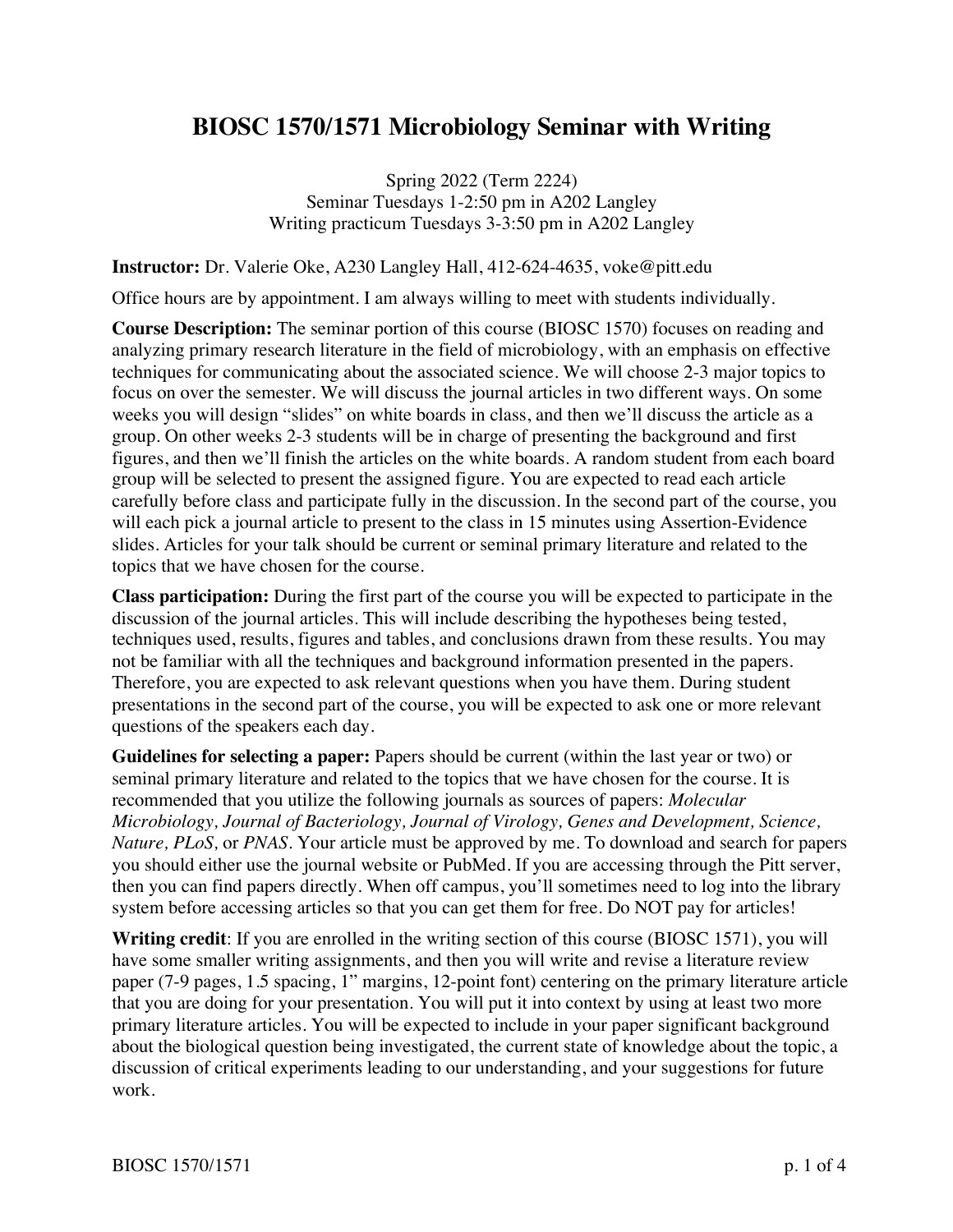- You will choose one substantial primary literature article that interests you that you will cover in detail.
- You will choose at least two more primary literature articles that help explain your focus article.
	- o One article must have been published before your focus article.
	- o The other article may have been published at any time.
	- o You will cover in detail at least one experiment in each of these articles.
- You may use additional primary literature articles in brief and review articles to help with your introduction and conclusions.

## **Grading:**

*Grades for the seminar portion of the course (BIOSC 1570) will be determined in the following manner:*

| Prepared group presentation: | 10 points                  |
|------------------------------|----------------------------|
| Random draw presentation:    | 10 points                  |
| Solo paper presentation:     | 40 points                  |
| Participation:               | 40 points (3 points/class) |
|                              | 100 points total           |

At a minimum 90% and above will be an A- or better, 80% and above will be a B- or better, and 70% and above will be a C or better.

*Grades for the writing portion of the course (BIOSC 1571) will be determined in the following manner:*

| Difficulty paper          | 5 points         |
|---------------------------|------------------|
| Expt. paragraphs (three): | 15 points        |
| Topic/ref list:           | 5 points         |
| Introduction              | 5 points         |
| First draft:              | 10 points        |
| Second draft:             | 20 points        |
| Peer review:              | 10 points        |
| Conclusions               | 5 points         |
| Final paper:              | 25 points        |
|                           | 100 points total |

At a minimum 90% and above will be an A- or better, 80% and above will be a B- or better, and 70% and above will be a C or better.

Late assignments will be docked points (10% per day) unless excused for a documented reason that is outside of your control.

**Missed class**: If you need to miss class for reasons outside of your control, relevant documentation must be provided. You will be required to turn in a written summary of the journal article for that week. If you miss giving any of your presentations, you will need to be rescheduled. In the case of missing final talks, you will be required to read one of the papers and write a summary. The work must be made up within one week of missing class unless other arrangements are agreed upon.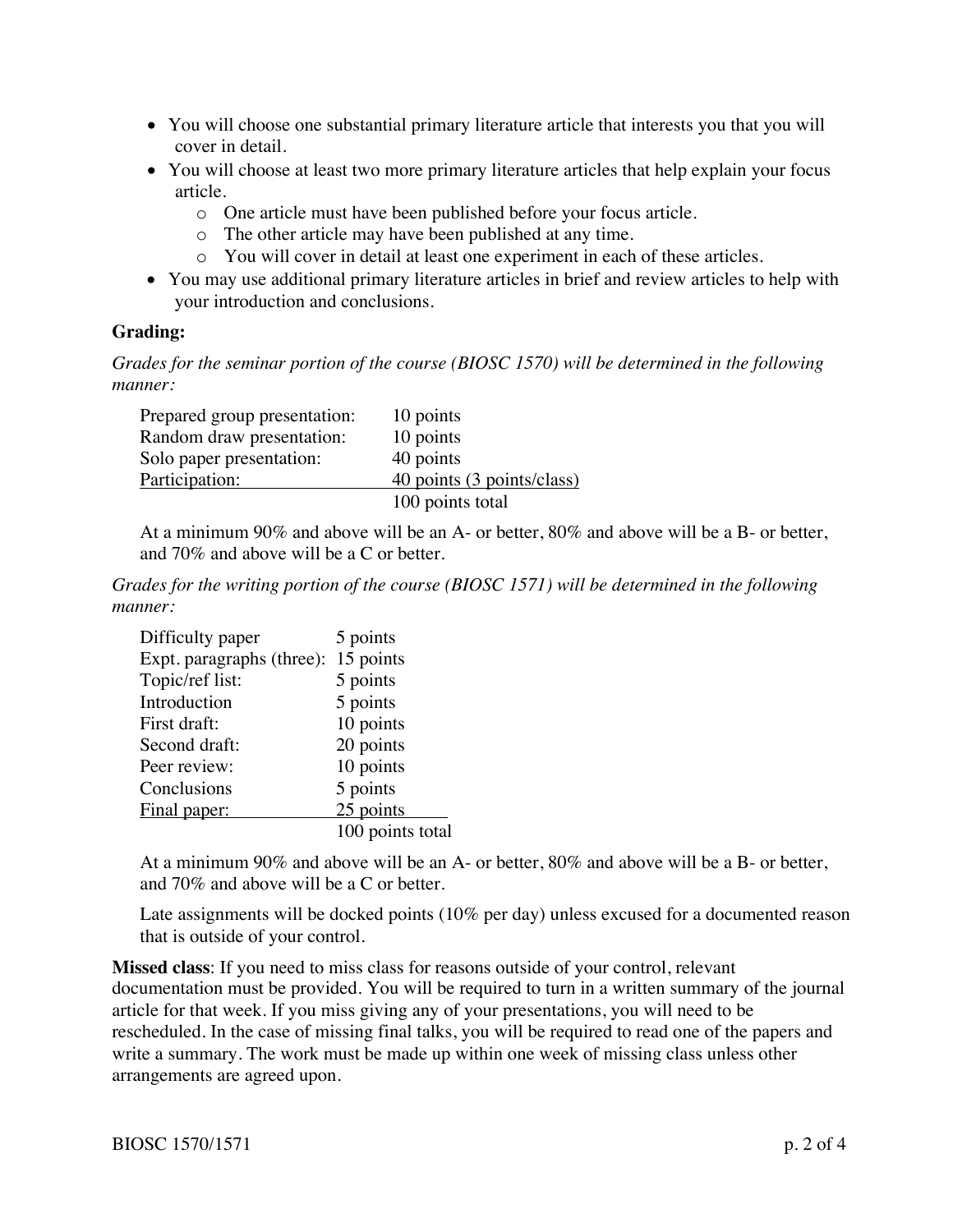**Academic Integrity Policy:** Cheating/plagiarism will not be tolerated. Students suspected of violating the University of Pittsburgh Policy on Academic Integrity (http://www.as.pitt.edu/faculty/policy/integrity.html) will be required to participate in the outlined procedural process as initiated by the instructor.

Violation of the Academic Integrity Code requires the instructor to submit an Academic Integrity Violation Report to the Dean's Office.

Any attempt to submit work that is not the student's own work is a violation of academic integrity. If I find that a writing assignment contains evidence of plagiarism, the level of severity will determine whether the sanction is an F in the course, a 0 score on the assignment, or partial credit on the assignment. **A second academic integrity offense in the course will result in an automatic grade of F.**

**Turnitin:** Students agree that by taking this course all required assignments may be subject to submission for textual similarity review to Turnitin.com for the detection of plagiarism. All submitted papers will be included as source documents in the Turnitin.com reference database solely for the purpose of detecting plagiarism of such papers. Use of Turnitin.com page service is subject to the Usage Policy and Privacy Pledge posted on the Turnitin.com site.

**E-mail:** Although e-mail will not be used routinely in this class for communication, occasionally I may send out an e-mail notice using Canvas. Emails sent in Canvas only go to your Canvas Inbox unless you allow Notifications so that you get them by regular email. Information on configuring your Notifications in Canvas is at https://community.canvaslms.com/t5/Student-Guide/How-do-Iset-my-Canvas-notification-preferences-as-a-student/ta-p/434. Any general emails are also posted as Announcements on Canvas.

Each student is issued a University e-mail address (username@pitt.edu) upon admittance. This email address may be used by the University for official communication with students. Students are expected to read e-mail sent to this account on a regular basis. Failure to read and react to University communications in a timely manner does not absolve the student from knowing and complying with the content of the communications. Students that choose to forward their e-mail from their pitt.edu address to another address do so at their own risk. If e-mail is lost as a result of forwarding, it does not absolve the student from responding to official communications sent to their University e-mail address.

**Disability Resources:** If you have a disability for which you are or may be requesting an accommodation, you are encouraged to contact both your instructor and the Office of Disability Resources and Services, 140 William Pitt Union, 412-648-7890/412-624-3346 (Fax), as early as possible in the term. Disability Resources and Services will verify your disability and determine reasonable accommodations for this course. For more information, visit www.studentaffairs.pitt.edu/drsabout.

**COVID-19:** This course will meet synchronously on Zoom for the first three weeks. Starting January 26, classes are anticipated to be held fully in person. Requests for remote attendance will not be reviewed by myself or the department. If you believe you have a qualifying disability that prevents you from attending in-person instruction this semester, please contact Disability Resources and Services. If you are quarantined due to COVID-19, you may temporarily participate remotely.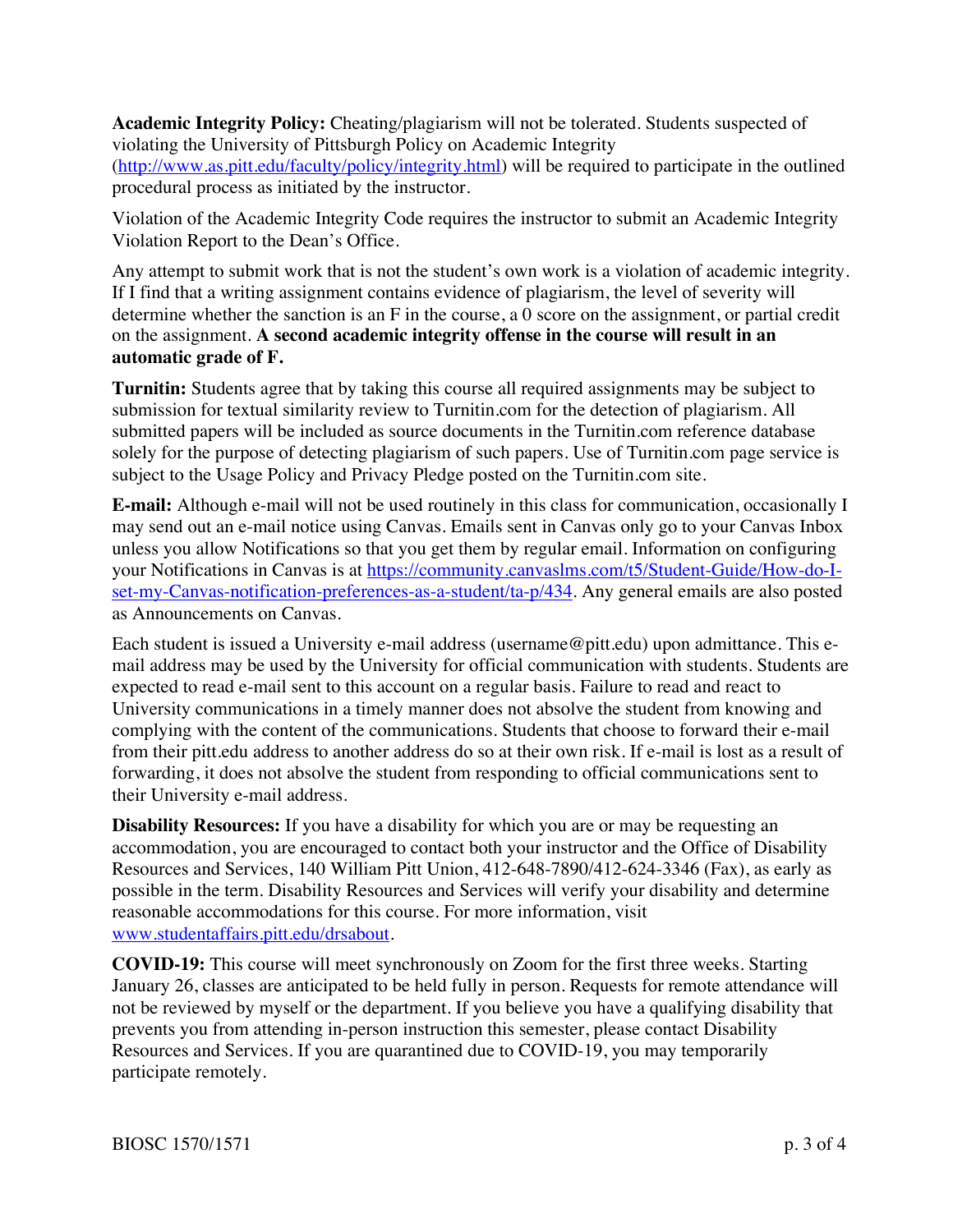During this pandemic, it is important that you abide by the *public health regulations*, the University of Pittsburgh's health standards and guidelines, and Pitt's Health Rules. These rules have been developed to protect the health and safety of all of us. Universal face covering is required in all classrooms and in every building on campus, without exceptions, regardless of vaccination status. This means you must wear a face covering that properly covers your nose and mouth when you are in the classroom. If you do not comply, you will be asked to leave class. It is your responsibility have the required face covering when entering a university building or classroom. For the most up-to-date information and guidance, please visit coronavirus. pitt.edu and check your Pitt email for updates before each class.

If you are required to isolate or quarantine, become sick, or are unable to come to class, contact me as soon as possible.

Given the uncertainties of the pandemic, changes to this syllabus and schedule might be made if circumstances alter. Any changes to modes of instruction or course adjustments will be announced on Canvas.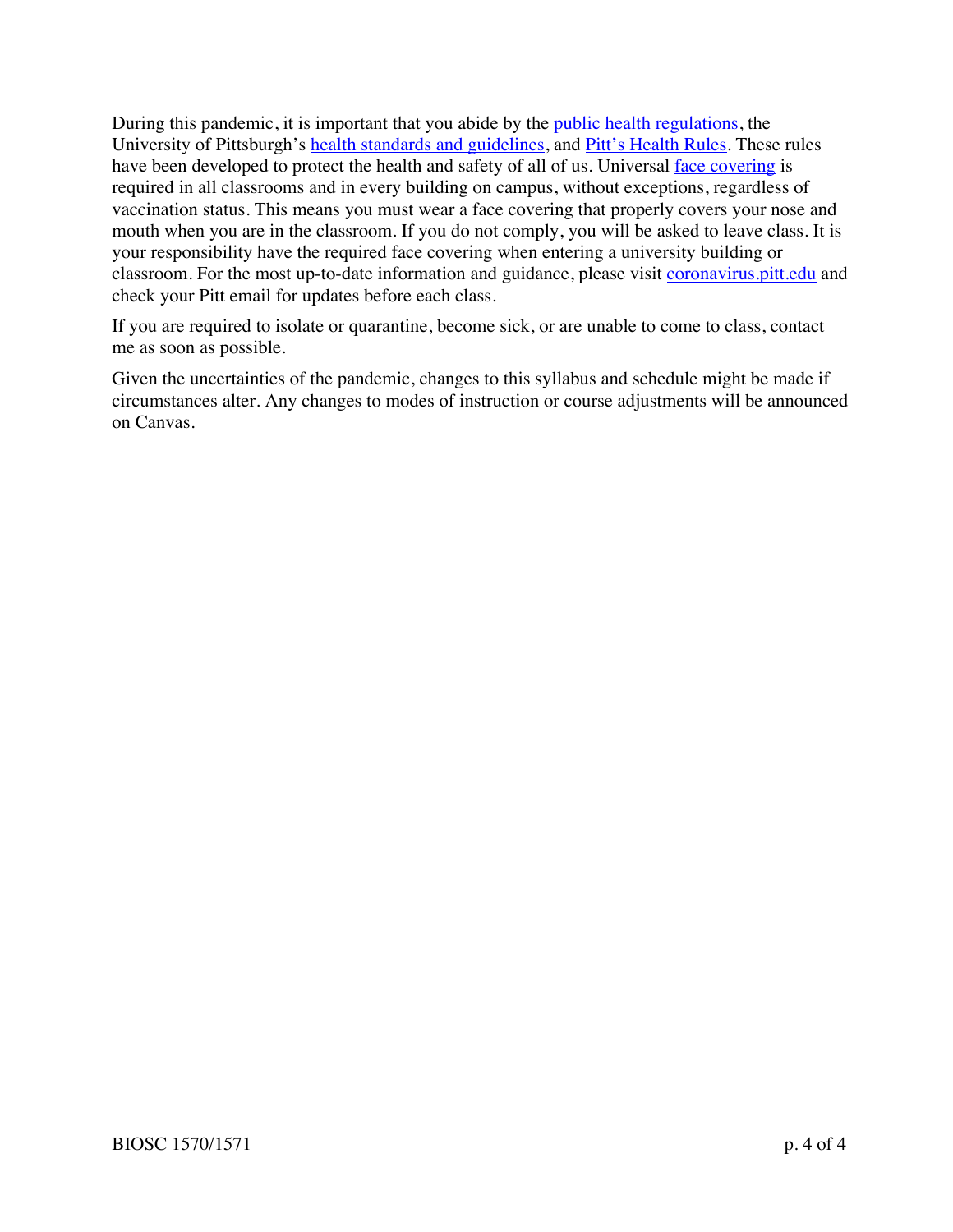## **BIOSC 1570/1571 course schedule:**

| Date                | Seminar                                                                                                                                           | <b>Writing Practicum</b>                                                                 | What is Due?                                                                                                                                                    |  |
|---------------------|---------------------------------------------------------------------------------------------------------------------------------------------------|------------------------------------------------------------------------------------------|-----------------------------------------------------------------------------------------------------------------------------------------------------------------|--|
| Class 1<br>Jan. 11  | Pick topics for course<br>$\bullet$<br>Reading primary literature<br>$\bullet$<br>Assertion-evidence slides<br>$\bullet$                          | Finding journal articles using PubMed;<br>using reference managers; topic<br>development | Think of some topics in microbiology that<br>$\bullet$<br>you would like to learn more about                                                                    |  |
| Class 2<br>Jan. 18  | Journal article 1 (class produces assertion-<br>$\bullet$<br>evidence slides on white boards)<br>Giving effective oral presentations<br>$\bullet$ | Avoiding plagiarism                                                                      | Read journal article 1<br>$\bullet$<br>Write difficulty paper (W students only)                                                                                 |  |
| Class 3<br>Jan. 25  | Journal article 2 (class produces assertion-<br>$\bullet$<br>evidence slides on white boards)                                                     | Peer review; paragraph structure (Issue and<br>$\bullet$<br>Point)                       | Read journal article 2<br>$\bullet$<br>Write experiment paragraph for journal<br>$\bullet$<br>article 1 (W students only)                                       |  |
| Class 4<br>Feb. 1   | Journal article 3 (Group A presents first<br>$\bullet$<br>figures followed by class producing white<br>board figures)                             | Peer review; where to place citations                                                    | Read journal article 3<br>$\bullet$<br>Group A prepares presentation<br>$\bullet$<br>Write experiment paragraph for journal<br>article 2 (W students only)      |  |
| Class 5<br>Feb. 8   | Journal article 4 (Group B presents first<br>$\bullet$<br>figures followed by class producing white<br>board figures)                             | Elevator pitches for topics<br>$\bullet$                                                 | Read journal article 4<br>$\bullet$<br>Group B prepares presentation<br>$\bullet$<br>Write topic proposal with reference list (W<br>$\bullet$<br>students only) |  |
| Class 6<br>Feb. 15  | Journal article 5 (Group C presents first<br>$\bullet$<br>figures followed by class producing white<br>board figures)                             | Moves of an introduction                                                                 | Read journal article 5<br>$\bullet$<br>Group C prepares presentation<br>$\bullet$<br>Write experiment paragraph for journal<br>article 4 (W students only)      |  |
| Class 7<br>Feb. 22  | Journal article 6 (Group D presents first<br>$\bullet$<br>figures followed by class producing white<br>board figures)                             | Peer review; writing figure legends                                                      | Read journal article 6<br>$\bullet$<br>Group D prepares presentation<br>Write introduction<br>$\bullet$                                                         |  |
| Class 8<br>Feb. 28  | Journal article 7 (Group E presents first<br>$\bullet$<br>figures followed by class producing white<br>board figures)                             | Paper workshop<br>$\bullet$                                                              | Read journal article 7<br>$\bullet$<br>Group E prepares presentation                                                                                            |  |
| Mar. 2<br>Wednesday |                                                                                                                                                   |                                                                                          | Write first draft (partial) (W students only)<br>$\bullet$                                                                                                      |  |
| <b>Spring Break</b> |                                                                                                                                                   |                                                                                          |                                                                                                                                                                 |  |
| Class 9<br>Mar. 15  | Journal article 8 (Group F presents first<br>$\bullet$<br>figures followed by class producing white<br>board figures)                             | Writing workshop (citations; transitions;<br>synthesis)                                  | Read journal article 8<br>$\bullet$<br>Group F prepares presentation                                                                                            |  |